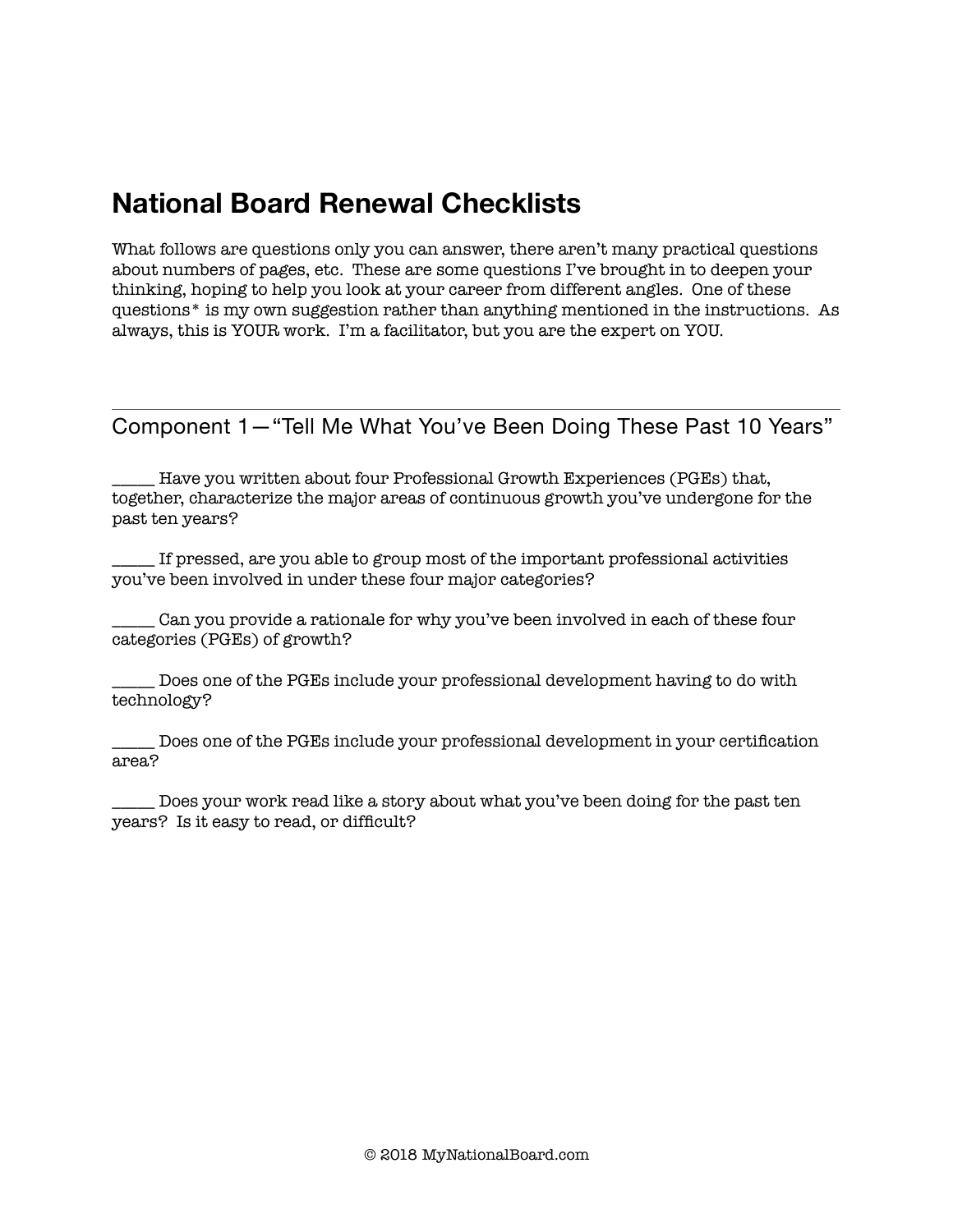## Component 2—"Show Me Than You Are Current in Content and Teaching Practices"

\_\_\_\_\_ Have you described planning for the instruction that includes the development of current content knowledge or pedagogical practices over the past ten years?

\_\_\_\_\_ Are you aware of changes in the teaching of your content and pedagogy over the past ten years? Describe some of those changes.

You are aware of changes in teaching in general over the past ten years.

\_\_\_\_\_ Are you aware of changes in the National Board Standards for your certification area since the last time you achieved certification?

\_\_\_\_\_ Is your video less than ten minutes long?

\_\_\_\_\_ Is your video recorded in three segments or fewer?

\_\_\_\_\_ Are you clearly seen in some of the video?

\_\_\_\_\_ Is there evidence of current content and pedagogy in your video? What is the evidence?

\_\_\_\_\_ What are the "buzzwords" would you use to describe your content area right now? Do you need to research them?

\_ Is there evidence of 3 or more\* NB Standards in your video? \*Check to see which Standards are being addressed by Component 2.

Have you addressed diversity when writing about your video, as well as your ability to provide equity for students in the class?

\_\_\_\_\_ How well does your video "back up" the claims you are making in your writing?

\_\_\_\_\_ Is the video primarily lecture, or are students moving around in active learning?

Are the questions and answers in this video mostly procedural, or are they about deeper meaning of the content?

In what way(s) is your teaching relevant to these students' lives? Can that be deduced by watching the video? What do you say that indicates this? What do they say that indicates this?

\_\_\_\_\_ Is it important that this video demonstrates that the lesson is relevant to the student' lives?